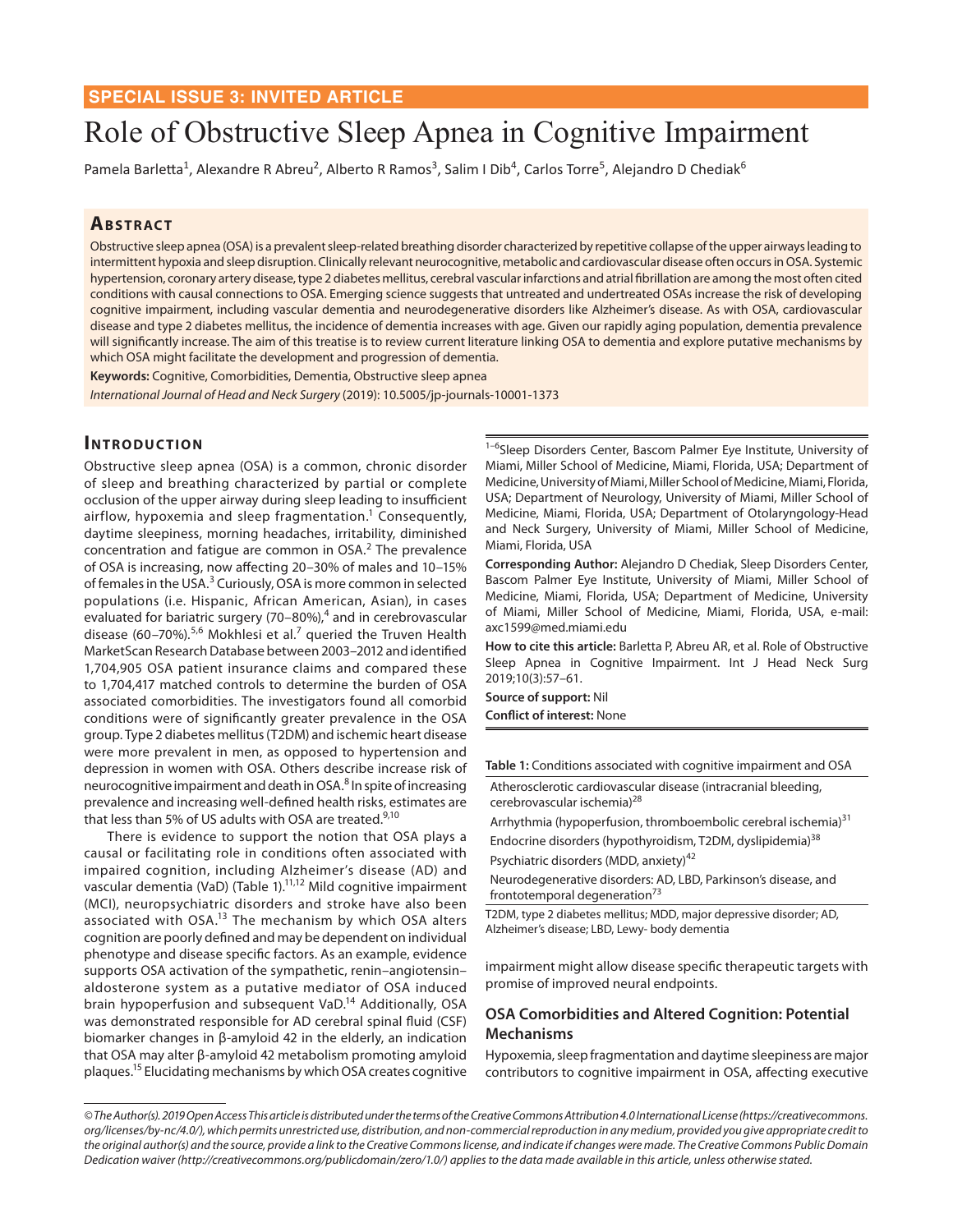

OSA, obstructive sleep apnea; ASCVD, atherosclerotic cardiovascular disease; SA, sympathomimetic activation; INF, inflammation; BA, beta amyloid accumulation; OS, oxidative stress; ED, endothelial dysfunction; MD, myelin decrease; NE, neural excitability remove reduced; TAU, tau hyperphosphorylation



functions, attention, memory and vigilance.<sup>16</sup> In general, hypoxemia and sleep fragmentation, affect memory, attention and executive functions, mainly by causing neuronal injury in the prefrontal cortex and hippocampus.17 However, OSA comorbidities likely affect cognitive throughput by alternative diverse mechanisms. Some comorbidities, such as atrial fibrillation related cerebral infarction, impair cognition through reasonably well-elucidated pathways, namely embolic stroke. Conversely, the mechanism by which other OSA comorbidities (endocrinopathies, hypertension, psychiatric disorders, lipid disarrangement, etc.) impair cognitive function is speculative and a subject of robust scientific interest. Flowchart 1 illustrates the proposed mechanisms by which selected OSA comorbidities adversely affect neuronal health and impair cognition. In the lines that follow, we succinctly review conditions comorbid with OSA known to impair cognition and describe the proposed mechanisms of action.

*Cardiovascular disease and stroke:* Cardiovascular disease is the leading cause of death in the United States and worldwide. Subjects afflicted with atherosclerotic cardiovascular disease have a higher incidence of  $OSA<sup>1</sup>$  and cognitive dysfunction.<sup>18</sup> Furthermore, cardiovascular disease and OSA, share other common comorbid conditions, such as obesity and endocrinopathies, conditions that are independently associated with decreased cognition.<sup>11</sup>

Prospective studies have established that sleep apnea increases mortality, incident stroke and cardiovascular disease.19–23 Long-term follow-up of both the Sleep Heart Health Study and the Wisconsin Sleep Cohort study show nearly 3–4-fold higher associations between baseline OSA and incident stroke.<sup>24,25</sup> Multiple studies describe a stroke risk in OSA of similar magnitude to vascular risk factors, such as hypertension and obesity. $24-26$ 

OSA may mediate vascular cerebral injury via intermittent deoxygenation-reoxygenation-induced oxidative stress, mitochondrial dysfunction, endothelial dysfunction and metabolic deregulation.27 Similarly, arousals may induce vascular disease risk through cerebral hypoperfusion, altered cerebral autoregulation, impaired endothelial function and increased inflammation.<sup>28-30</sup>

Atrial fibrillation, a cardiac rhythm disturbance that predisposes to thromboembolic cerebral ischemia, occurs in 32–49% of subjects afflicted with OSA.<sup>31</sup> Indeed, patients with atrial fibrillation have a 4–5-fold increase in incident stroke without systemic anticoagulation.<sup>32</sup> Experimentally induced obstructive apnea

can cause acute atrial fibrillation in a healthy canine heart.<sup>33</sup> Additionally, there is evidence that positive airway pressure (PAP) treatment of OSA protect against recurrence of atrial fibrillation following successful cardioversion in subjects afflicted with both conditions.<sup>34</sup>

*Endocrine disorders, diabetes mellitus type 2 (T2DM):* OSA and T2DM share several risk factors such as obesity and age. However, there is experimental evidence that the relationship between OSA and T2DM is bidirectional and independent of obesity.<sup>35</sup> Experimentally induced short-term sleep loss and intermittent hypoxemia in normal subjects promote insulin resistance with associated elevated systemic insulin levels and higher blood glucose.<sup>36</sup> Withdrawal of experimental sleep loss or treatment of nonobese OSA insulin resistant subjects with continuous positive airway pressure (CPAP) results in resolution of insulin resistance.<sup>37</sup>

Excess insulin is a major contributor to neurocognitive decline in T2DM. Insulin degrading enzyme functions to reduce excess extracellular insulin and clear β-amyloid. Excessive insulin levels compete with the binding site of the insulin degrading enzyme, increasing the amount of β-amyloid, thereby, theoretically, facilitating Alzheimer's disease.<sup>38</sup>

Independent of compounding variables, insulin resistant subjects have endothelial dysfunction as evidenced by resistance to insulin's effect on endothelium-mediated vasodilatation.<sup>39</sup> Endothelial dysfunction may promote neuronal injury by vascular dysregulation and ischemia.

*Psychiatric disorders, major depressive disorder (MDD):* Several studies have demonstrated a relationship between OSA and depression.<sup>40</sup> Sleep complaints, weight gain, poor concentration, fatigue and anhedonia are features common to major depressive disorders (MDD) and OSA. It has been established that OSA patients are more prone to MDD than the general population.<sup>41</sup> Effective CPAP treatment of OSA in MDD reduced anxiety and depression and improved neurocognitive function.<sup>42</sup> The exact mechanism by which treating OSA improves cognitive function in patients with MDD remains speculative. Improving sleep architecture and oxygenation with subsequent improvement in alertness and quality of life after CPAP treatment of OSA might play a mechanistic role in cognitive benefits achieved after CPAP treatment.<sup>34</sup>

*Neurodegenerative disorders:* Dementia is a growing problem as populations' age worldwide. The cost of treating dementia in the

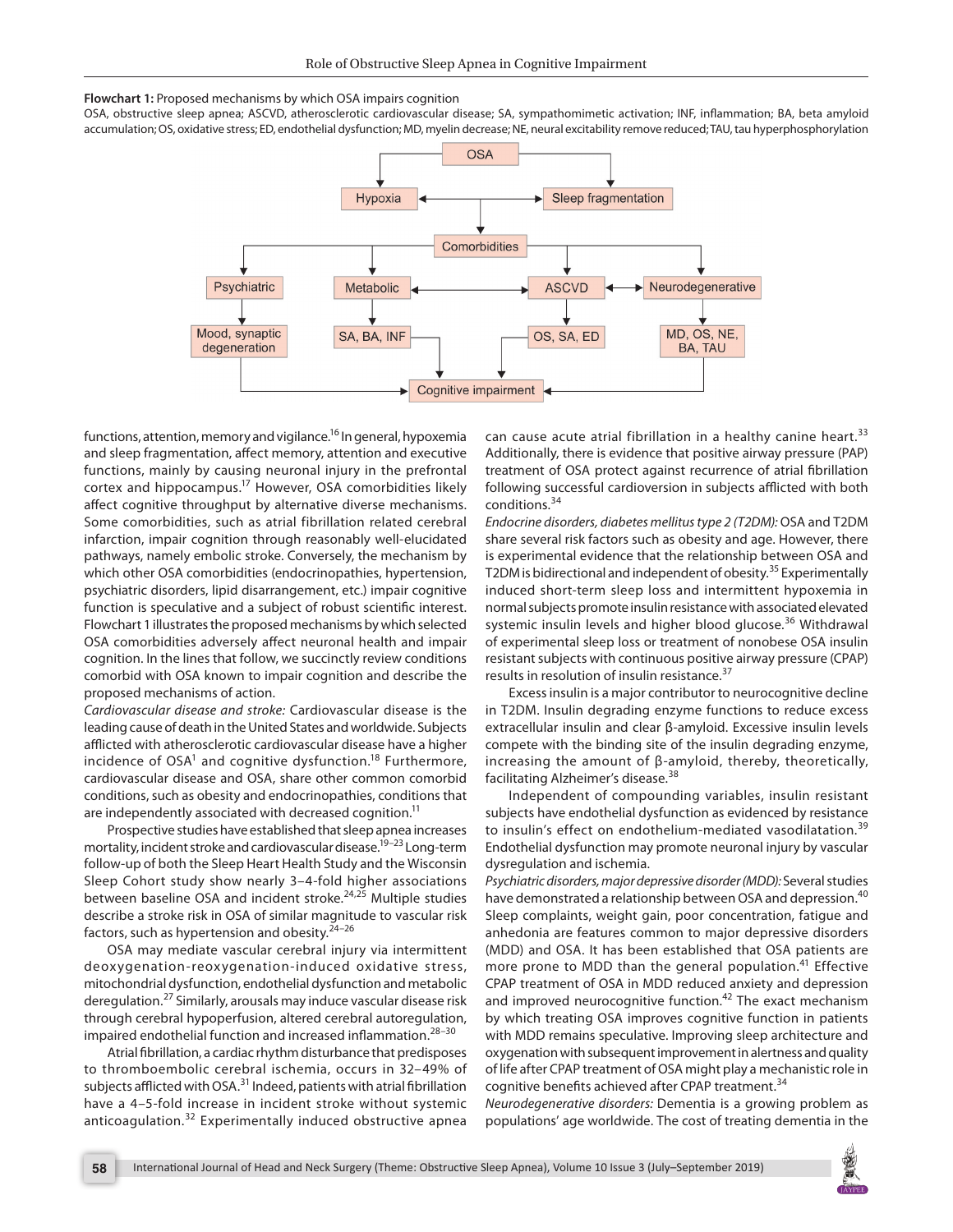US alone was estimated to be between \$157 and \$215 billion dollars in 2010.43 The rise in dementia with its associated morbidities creates hardship on caregivers,<sup>44</sup> threatens the economic health of families and adds significantly to the cost of the healthcare system.<sup>45</sup> Unfortunately, treatment studies targeting β-amyloid have not consistently ameliorated dementia risk.46 Emerging animal and human data indicate that frequent sleep disruptions and curtailed sleep increase synaptic activity and decrease glymphatic clearance leading to β-amyloid and tau deposition. Hence proper sleep may protect against neurodegeneration and AD,<sup>45,47,48</sup> especially in individuals with genetic risks for dementia.49–52

Several studies have found cross-sectional associations between sleep disturbances and worse neurocognitive function,<sup>53,54</sup> while others have not.<sup>55-57</sup> Evidence from few prospective studies in older non-Hispanic white adults supports longitudinal associations between OSA and Alzheimer's disease related disorders (ADRD)<sup>21,58</sup> Notably, hypoxemia, but not sleep fragmentation, mediated these associations.<sup>15</sup> The underlying mechanisms linking OSA to cognitive decline in ADRD are unclear and may be multifactorial. One established framework suggests that hypoxemia accelerates cognitive aging; or OSA exerts damage through cerebrovascular disease.

Of interest, brain hypoperfusion, as seen in OSA, has been associated to pathological processes involved in AD.<sup>59–65</sup> Moreover, chronic hypoxemia promotes the progression of cerebral small vessel disease, resulting in lacunar infarcts, white matter lesions, white matter fiber tract abnormalities, and gray-matter loss. Most notably, oxygen desaturation has been associated with an increased risk in developing MCI, perhaps as a prodromal phase to AD. Therefore, OSA patients may experience earlier onset of MCI and AD.<sup>54,66-69</sup>

Anatomically, certain regions of the brain, such as the prefrontal and frontal lobes and hippocampus, $17$  are notably vulnerable to hypoxic–ischemic injury, Given the many deleterious effects associated with hypoperfusion in OSA, further studies looking at the relationships between hypoperfusion, early brain matter loss, and cognitive decline are needed to help clarify any contributions OSA may have to the onset and progression of AD.<sup>70</sup>

In a recent study, Baril et al*.* 71 demonstrated alterations in selected cerebrospinal fluid and blood biomarkers common to both OSA and AD (Table 2). Biomarkers linked to β-amyloid, tau proteins, cytokines, acute-phase proteins, homocysteine, oxidative stress markers, and clusterin, seem to be able to identify adults with OSA at risk for dementias.<sup>71</sup> Although a single biomarker of dementia risk in OSA has not been identified, biomarker combinations offer promise in selecting OSA cases at greatest risk for neurodegeneration. Further, serum or CSF biomarker responses to CPAP treatment of OSA might serve as surrogates of disease progression. Undeniably, methods that reliably predict neurodegeneration or progression of cognitive dysfunction will facilitate earlier clinical intervention and personalized treatment approaches, thereby, potentially reducing dementia burden.74–81

# **CONCLUSION**

OSA is a treatable chronic sleep disorder wherein recurrent episodes of complete or partial upper airway obstruction during sleep promote hypoxemia, hypercapnia, sleep fragmentation, oxidative stress, and inflammation. Adverse effects of untreated OSA include psychiatric, metabolic, cardiovascular and neurocognitive risk. Recently, science has established OSA as

**Table 2:** Shared blood fluid biomarkers of dementia and obstructive sleep apnea

| Tau proteins                      | Increased <sup>74,75</sup> |
|-----------------------------------|----------------------------|
| Cytokines (IL-6, IL-1β, TNF-α)    | Increased <sup>76,77</sup> |
| Acute-phase proteins (hsCRP, ACT) | Increased <sup>76,78</sup> |
| Homocysteine                      | Increased <sup>76,79</sup> |
| Superoxide dismutase              | Decreased <sup>80,81</sup> |
| MDA/8-OHdg                        | Increased <sup>80,81</sup> |
| Clusterin                         | Increased <sup>82,83</sup> |
|                                   |                            |

IL-6, interleukin-6; IL-1b, interleukin -1β; TNF-α, tumor necrosis factor-α; hsCRP, high sensitivity C-reactive protein; ACT, α1-antichymotripsin; MDA, malondialdehyde; 8-OHdg, 8-hydroxy-2- desoxyguanosine

an independent risk factor for dementia. Given that the sleep fragmentation and hypoxemia of OSA is readily reversed with CPAP therapy, identification and treatment of OSA in some cognitively impaired subjects should improve neural health outcomes. This manuscript highlights proposed mechanisms by which OSA negatively affects cognition and propagates neuronal injury culminating in dementia. Understanding the potential mechanisms that increase risk of cognitive impairment and dementia in OSA should facilitate the identification of clinical and/ or biochemical phenotypes with highest propensity for dementia and, thereby, target these cases for early preventative strategies to reduce risk of dementia.

### **Re f er enc es**

- 1. Punjabi NM. The epidemiology of adult obstructive sleep apnea. Proc Am Thorac Soc. 2008;5(2):136–143.
- 2. Antic NA, Catcheside P, et al. The effect of CPAP in normalizing daytime sleepiness, quality of life, and neurocognitive function in patients with moderate to severe OSA. Sleep. 2011;34(1):111–119.
- 3. Malhotra A, White DP. Obstructive sleep apnoea. Lancet. 2002;360(9328):237–245.
- 4. Ravesloot MJ, van Maanen JP, et al. Obstructive sleep apnea is underrecognized and underdiagnosed in patients undergoing bariatric surgery. European archives of oto-rhino-laryngology: official journal of the European Federation of Oto-Rhino-Laryngological Societies (EUFOS): affiliated with the German Society for Oto-Rhino-Laryngology - Head and Neck Surgery. 2012;269(7):1865–1871.
- 5. Slowik JM, Collen JF. Obstructive Sleep Apnea. StatPearls. Treasure Island (FL)2019.
- 6. Johnson KG, Johnson DC. Frequency of Sleep Apnea in Stroke and TIA Patients: A Meta-analysis. Journal of Clinical Sleep Medicine: JCSM: Official Publication of the American Academy of Sleep Medicine. 2010;6(2):131–137.
- 7. Mokhlesi B, Ham SA, et al. The effect of sex and age on the comorbidity burden of OSA: an observational analysis from a large nationwide US health claims database. The European respiratory journal. 2016;47(4):1162–1169.
- 8. Davies CR, Harrington JJ. Impact of Obstructive Sleep Apnea on Neurocognitive Function and Impact of Continuous Positive Air Pressure. Sleep Med Clin. 2016;11(3):287–298.
- 9. Redline S. Screening for Obstructive Sleep Apnea: Implications for the Sleep Health of the Population. JAMA. 2017;317(4):368–370.
- 10. Redline S, Sotres-Alvarez D, et al. Sleep-disordered breathing in Hispanic/Latino individuals of diverse backgrounds. The Hispanic Community Health Study/Study of Latinos. American journal of respiratory and critical care medicine. 2014;189(3):335–344.
- 11. Jean-Louis G, Zizi F, et al. Obstructive sleep apnea and cardiovascular disease: role of the metabolic syndrome and its components. Journal of Clinical Sleep Medicine: JCSM: Official Publication of the American Academy of Sleep Medicine. 2008;4(3):261–272.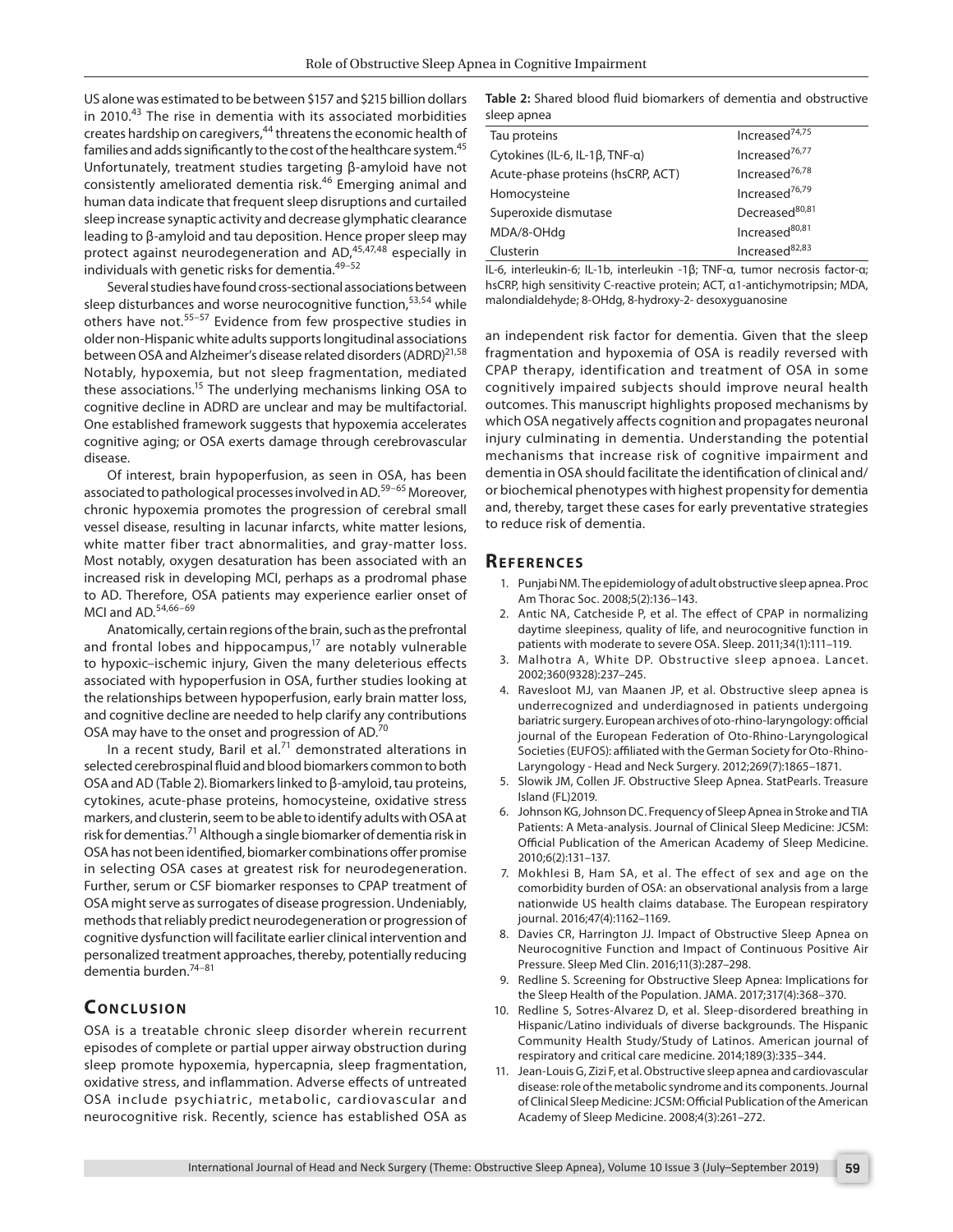- 12. Lutsey PL, Misialek JR, et al. Sleep characteristics and risk of dementia and Alzheimer's disease: The Atherosclerosis Risk in Communities Study. Alzheimers Dement. 2018;14(2):157–166.
- 13. Rosenzweig I, Williams SC, et al. The impact of sleep and hypoxia on the brain: potential mechanisms for the effects of obstructive sleep apnea. Curr Opin Pulm Med. 2014;20(6):565–571.
- 14. de la Torre JC. Cardiovascular risk factors promote brain hypoperfusion leading to cognitive decline and dementia. Cardiovasc Psychiatry Neurol. 2012;2012:367516.
- 15. Osorio RS, Gumb T, et al. Sleep-disordered breathing advances cognitive decline in the elderly. Neurology. 2015;84(19):1964–1971.
- 16. Jackson ML, Howard ME, et al. Cognition and daytime functioning in sleep-related breathing disorders. Progress in brain research. 2011;190:53–68.
- 17. Nair D, Zhang SX, et al. Sleep fragmentation induces cognitive deficits via nicotinamide adenine dinucleotide phosphate oxidasedependent pathways in mouse. American journal of respiratory and critical care medicine. 2011;184(11):1305–1312.
- 18. Deckers K, Schievink SHJ, et al. Coronary heart disease and risk for cognitive impairment or dementia: Systematic review and metaanalysis. PLoS One. 2017;12(9):e0184244.
- 19. Blackwell T, Yaffe K, et al. Associations between sleep-disordered breathing, nocturnal hypoxemia, and subsequent cognitive decline in older community-dwelling men: the Osteoporotic Fractures in Men Sleep Study. J Am Geriatr Soc. 2015;63(3):453–461.
- 20. Martin MS, Sforza E, et al., group Ps. Sleep breathing disorders and cognitive function in the elderly: an 8-year follow-up study. the proof-synapse cohort. Sleep. 2015;38(2):179–187.
- 21. Yaffe K, Laffan AM, et al. Sleep-disordered breathing, hypoxia, and risk of mild cognitive impairment and dementia in older women. JAMA. 2011;306(6):613–619.
- 22. Yaggi HK, Concato J, et al. Obstructive sleep apnea as a risk factor for stroke and death. N Engl J Med. 2005;353(19):2034–2041.
- 23. Munoz R, Duran-Cantolla J, et al. Severe sleep apnea and risk of ischemic stroke in the elderly. Stroke; a journal of cerebral circulation. 2006;37(9):2317–2321.
- 24. Arzt M, Young T, et al. Association of sleep-disordered breathing and the occurrence of stroke. American journal of respiratory and critical care medicine. 2005;172(11):1447–1451.
- 25. Redline S, Yenokyan G, et al. Obstructive sleep apnea-hypopnea and incident stroke: the sleep heart health study. American journal of respiratory and critical care medicine. 2010;182(2):269–277.
- 26. Marin JM, Carrizo SJ, et al. Long-term cardiovascular outcomes in men with obstructive sleep apnoea-hypopnoea with or without treatment with continuous positive airway pressure: an observational study. Lancet. 2005;365(9464):1046–1053.
- 27. Polsek D, Gildeh N, et al. Obstructive sleep apnoea and Alzheimer's disease: In search of shared pathomechanisms. Neurosci Biobehav Rev. 2018;86:142–149.
- 28. Sforza E, Roche F. Sleep apnea syndrome and cognition. Front Neurol. 2012;3:87.
- 29. Yeboah J, Redline S, et al. Association between sleep apnea, snoring, incident cardiovascular events and all-cause mortality in an adult population: MESA. Atherosclerosis. 2011;219(2):963–968.
- 30. Zinchuk AV, Gentry MJ, et al. Phenotypes in obstructive sleep apnea: A definition, examples and evolution of approaches. Sleep Med Rev. 2016.
- 31. Szymanski FM, Platek AE, et al. Obstructive sleep apnoea in patients with atrial fibrillation: prevalence, determinants and clinical characteristics of patients in Polish population. Kardiol Pol. 2014;72(8):716–724.
- 32. McIntyre WF, Healey J. Stroke Prevention for Patients with Atrial Fibrillation: Beyond the Guidelines. J Atr Fibrillation. 2017;9(6):1475.
- 33. Yu L, Li X, et al. Atrial Fibrillation in Acute Obstructive Sleep Apnea: Autonomic Nervous Mechanism and Modulation. J Am Heart Assoc. 2017;6(9).
- 34. Tung P, Anter E. Atrial Fibrillation And Sleep Apnea: Considerations For A Dual Epidemic. J Atr Fibrillation. 2016;8(6):1283.
- 35. Tassone F, Lanfranco F, et al. Obstructive sleep apnoea syndrome impairs insulin sensitivity independently of anthropometric variables. Clin Endocrinol (Oxf). 2003;59(3):374–379.
- 36. Stamatakis KA, Punjabi NM. Effects of sleep fragmentation on glucose metabolism in normal subjects. Chest. 2010;137(1):95–101.
- 37. Harsch IA, Schahin SP, et al. Continuous positive airway pressure treatment rapidly improves insulin sensitivity in patients with obstructive sleep apnea syndrome. Am J Respir Crit Care Med. 2004;169(2):156–162.
- 38. Craft S, Cholerton B, et al. Insulin and Alzheimer's disease: untangling the web. J Alzheimers Dis. 2013;33 Suppl 1:S263–275.
- 39. Steinberg HO, Chaker H, et al. Obesity/insulin resistance is associated with endothelial dysfunction. Implications for the syndrome of insulin resistance. J Clin Invest. 1996;97(11):2601–2610.
- 40. Wheaton AG, Perry GS, et al. Sleep disordered breathing and depression among U.S. adults: National Health and Nutrition Examination Survey, 2005-2008. Sleep. 2012;35(4):461–467.
- 41. Ejaz SM, Khawaja IS, et al. Obstructive sleep apnea and depression: a review. Innov Clin Neurosci. 2011;8(8):17–25.
- 42. Ponce S, Pastor E, et al. The role of CPAP treatment in elderly patients with moderate obstructive sleep apnea. A Multicenter Randomised Controlled Trial. The European respiratory journal. 2019.
- 43. Hurd MD, Martorell P, et al. Monetary costs of dementia in the United States. N Engl J Med. 2013;369(5):489–490.
- 44. Assoc As. 2018 Alzheimer's Disease Facts and Figures (vol 14, pg 367, 2018). Alzheimers & Dementia. 2018;14(5):701.
- 45. Yaffe K, Falvey CM, et al. Connections between sleep and cognition in older adults. Lancet Neurol. 2014;13(10):1017–1028.
- 46. Corriveau RA, Koroshetz WJ, et al. Alzheimer's Disease–Related Dementias Summit 2016: National research priorities. Neurology. 2017;89(23):2381–2391.
- 47. Shi L, Chen SJ, et al. Sleep disturbances increase the risk of dementia: A systematic review and meta-analysis. Sleep Med Rev. 2018;40:4–16.
- 48. Auerbach S, Yaffe K. The link between sleep-disordered breathing and cognition in the elderly: New opportunities? Neurology. 2017;88(5):424–425.
- 49. Di Meco A, Joshi YB, et al. Sleep deprivation impairs memory, tau metabolism, and synaptic integrity of a mouse model of Alzheimer's disease with plaques and tangles. Neurobiology of aging. 2014;35(8):1813–1820.
- 50. Lim AS, Kowgier M, et al. Sleep Fragmentation and the Risk of Incident Alzheimer's Disease and Cognitive Decline in Older Persons. Sleep. 2013;36(7):1027–1032.
- 51. Montplaisir J, Petit D, et al. Sleep in alzheimer's disease: further considerations on the role of brainstem and forebrain cholinergic populations in sleep-wake mechanisms. Sleep. 1995;18(3):145–148.
- 52. Prinz PN, Vitaliano PP, et al. Sleep, EEG and mental function changes in senile dementia of the Alzheimer's type. Neurobiology of aging. 1982;3(4):361–370.
- 53. Djonlagic I, Guo M, Matteis P, et al. Untreated sleep-disordered breathing: links to aging-related decline in sleep-dependent memory consolidation. PLoS One. 2014;9(1):e85918.
- 54. Ramos AR, Tarraf W, et al. Obstructive sleep apnea and neurocognitive function in a Hispanic/Latino population. Neurology. 2015;84(4): 391–398.
- 55. Blackwell T, Yaffe K, et al. Associations between sleep architecture and sleep-disordered breathing and cognition in older communitydwelling men: the Osteoporotic Fractures in Men Sleep Study. J Am Geriatr Soc. 2011;59(12):2217–2225.
- 56. Foley DJ, Masaki K, et al. Sleep-disordered breathing and cognitive impairment in elderly Japanese-American men. Sleep. 2003;26(5):596–599.
- 57. Sforza E, Roche F, et al. Cognitive function and sleep related breathing disorders in a healthy elderly population: the SYNAPSE study. Sleep. 2010;33(4):515–521.
- 58. Cohen-Zion M, Stepnowsky C, et al. Cognitive changes and sleep disordered breathing in elderly: differences in race. J Psychosom Res. 2004;56(5):549–553.